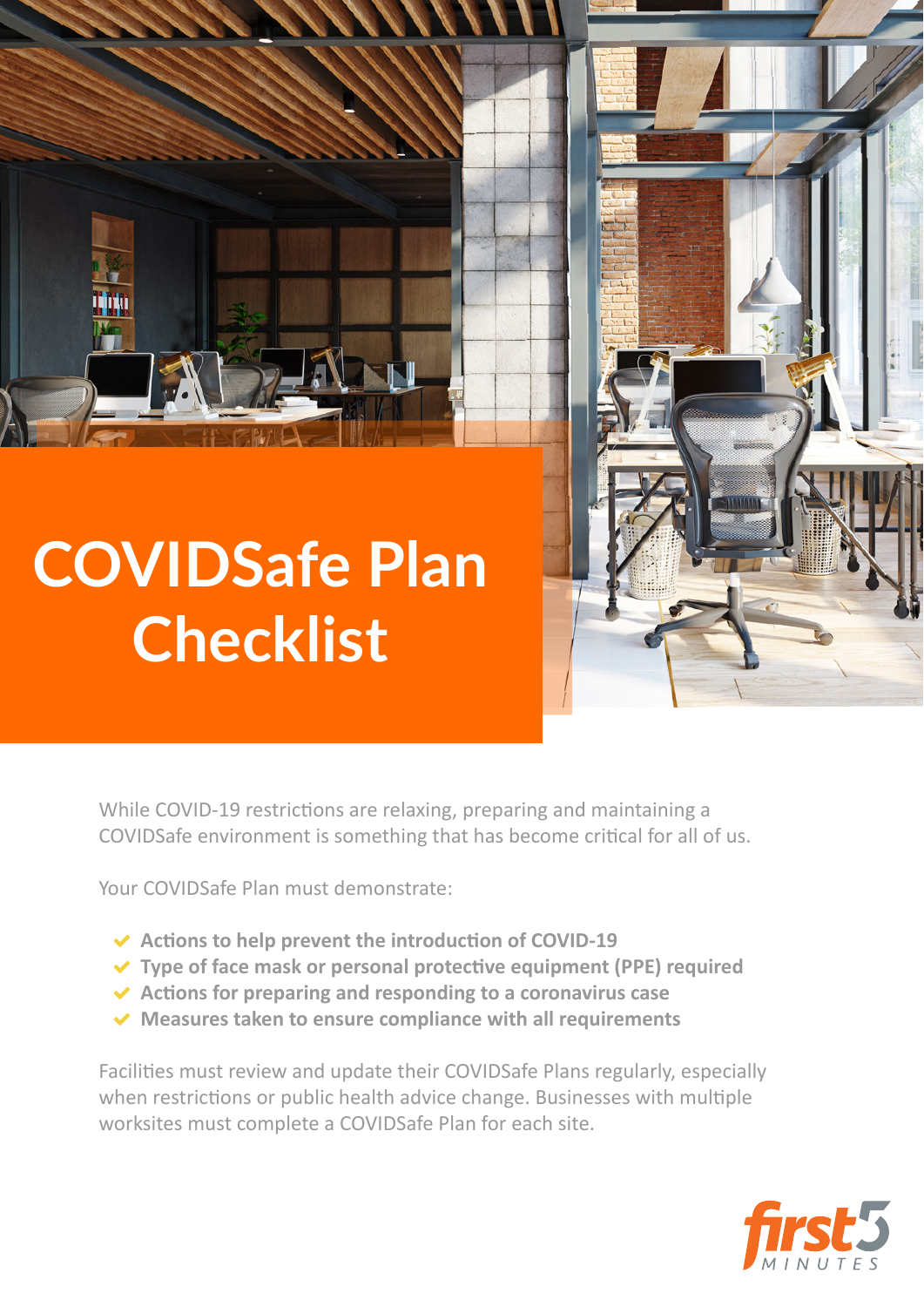

## **ASSESSMENT AREA**

**Site Address**

**Site Owner or Manager**

| <b>SECTION 1: CONTACT DETAILS &amp; REGISTERS</b>                                                                                                                              | <b>STATUS</b> | <b>COMMENTS</b> |
|--------------------------------------------------------------------------------------------------------------------------------------------------------------------------------|---------------|-----------------|
| Do you have appropriate attendance registers of staff or visitors<br>who have attended site in the last 28 days?                                                               | <b>NA</b>     |                 |
| Have you put in place a log of all employees working across<br>multiple sites including date, time, and place of attendance?                                                   | <b>NA</b>     |                 |
| <b>SECTION 2: EMERGENCY MANAGEMENT</b>                                                                                                                                         | <b>STATUS</b> | <b>COMMENTS</b> |
| Do you have enough people to form the Emergency Control<br>Organisation (ECO)?                                                                                                 | <b>NA</b>     |                 |
| Has the ECO been trained within the last 6 months?                                                                                                                             | <b>NA</b>     |                 |
| Has an evacuation procedure been prepared, and does it<br>consider social distancing?                                                                                          | <b>NA</b>     |                 |
| Is your assembly area large enough to meet social distancing<br>requirements?                                                                                                  | ΝA            |                 |
| Does the site require masks for occupants upon leaving?                                                                                                                        | <b>NA</b>     |                 |
| Has the annual evacuation drill taken place?                                                                                                                                   | <b>NA</b>     |                 |
| Are procedures in place if a person is suspected of having<br>contracted COVID-19 to safely isolate from the rest of the<br>workforce and have them attend a medical facility? | <b>NA</b>     |                 |
| In the event of a positive COVID-19 case, do you have<br>procedures in place for notifying the Department of Health and<br>Human Services?                                     | <b>NA</b>     |                 |
| <b>SECTION 3: NEIGHBOURING BUSINESSES</b>                                                                                                                                      | <b>STATUS</b> | <b>COMMENTS</b> |
| Have neighbouring businesses been considered in the event of<br>a positive COVID-19 case? How would they be advised?                                                           | <b>NA</b>     |                 |
| Have the risks from neighbouring businesses been considered?                                                                                                                   | <b>NA</b>     |                 |
| <b>SECTION 4: CLEANING</b>                                                                                                                                                     | <b>STATUS</b> | <b>COMMENTS</b> |
| Have regular comprehensive cleaning arrangements been<br>scheduled?                                                                                                            | <b>NA</b>     |                 |
| Are appropriate cleaning and sanitisation products available in<br>the facility?                                                                                               | <b>NA</b>     |                 |
| Do procedures exist for cleaning and sanitisation post<br>confirmation of a positive COVID-19 result on person/s<br>currently or previously in attendance?                     | <b>NA</b>     |                 |